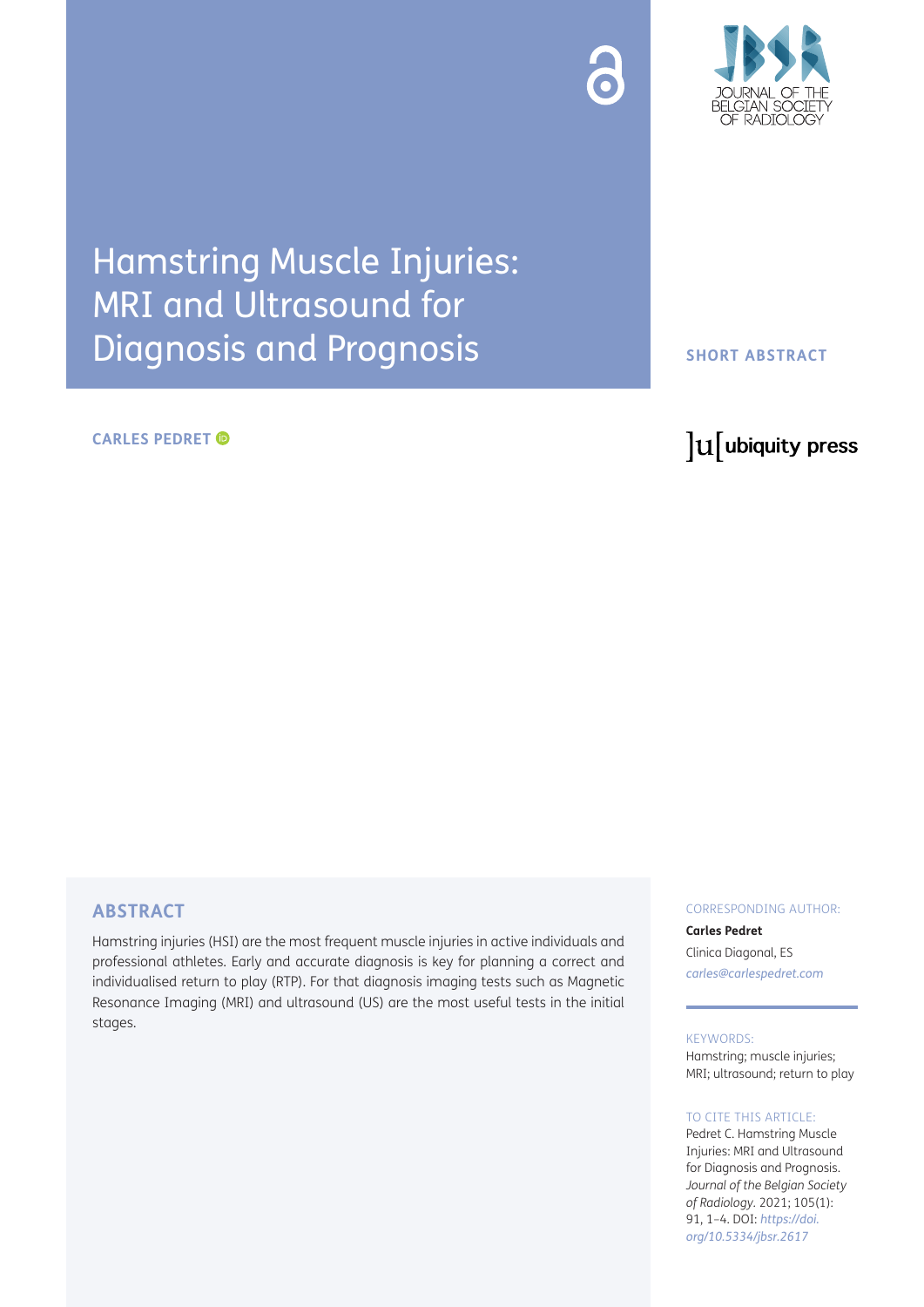#### **INTRODUCTION**

Hamstring injuries (HSI) are frequent muscle injuries in active individuals and professional athletes. According to a recent study in English football [\[1](#page-3-0)], thigh muscle strains were the most commonly injured region, and hamstring was the most frequently injured muscle group, accounting for 39.5% of all muscle strains and 16.3% of all injuries.

The particular anatomy of this muscle group with large intramuscular connective expansions, as well as the fact that none of these muscles have a uniform architecture, gives the hamstrings a certain structural complexity that makes it difficult to approach in terms of imaging diagnosis and prognosis [\[2](#page-3-1), [3\]](#page-3-2).

An acute HSI is immediately perceived by the athlete, and he/she reports localised pain and tenderness and is not able to continue with his/her normal activity. In the first 24–48 hours the main objective should be to have a fast, concrete, and accurate diagnosis in order to plan a return-to-play (RTP) process as individualized as possible to the athlete and to the specific injury [\[4](#page-3-3), [5\]](#page-3-4).

#### **HSI TYPES AND IMAGING METHODS. DEFINING THE INJURY TYPE**

There is a wide variety of muscular injuries in the hamstring group and they can be divided into regions (origin, proximal, and distal) (**[Figure 1](#page-1-0)**), but the most important aspect to take into account is the exact location and the amount of connective tissue affected [\[6–](#page-3-5)[8](#page-3-6)] because this is the most important prognosis factor to plan a correct treatment.

For this, an early and accurate diagnosis is essential, and the most appropriate tools available in the first 72 hours are magnetic resonance imaging (MRI) and ultrasound (US), each with its limitations and strengths, which are necessary to know and to understand. Needless to say, clinical examination, knowledge of the mechanism of injury, and exploratory tests are also vitally important [[9\]](#page-3-7).

In the first 24 hours the best imaging method is likely to be MRI, and US can be useful after 72 hours and in the follow up. It is also important to know that US has some limitations when assessing the HSI, especially in the origin injuries (some longitudinal splits of the biceps femoris free tendon and common tendon) and in assessing the severity of reinjuries due to the quality and the echo pattern of the tissue (soft scars).

The information that MRI provides in the first 24 hours after the injury allows, in most cases, to make a precise prognosis of the RTP time. This is because MRI can define whether the injury is an injury with a great tendon affection, if it has musculotendinous involvement with fascial characteristics, or if it's "purely" muscular. MRI can even provide information on whether there are combinations of different "anatomical" types of injuries (**[Figure 2](#page-2-0)**).

Each of these injury types has a different prognosis and a different progression of rehabilitation exercises because the type of tissue affected is different.

If there is a need to categorize which are the most important injuries in terms of prognosis, it could be said that those with a worse prognosis would be, in this order: the injury to the BF free tendon and injuries to the common tendon (not only due to the initial severity but also due to the high recurrence rate). After these, a group

<span id="page-1-0"></span>

**Figure 1** All HSI types distributed by region. Origin region, proximal region and distal region. SM = semimembranosus; BF = biceps femoris; ST = Semitendinosus; BFLH = biceps femoris long head; BFSH = biceps femoris short head.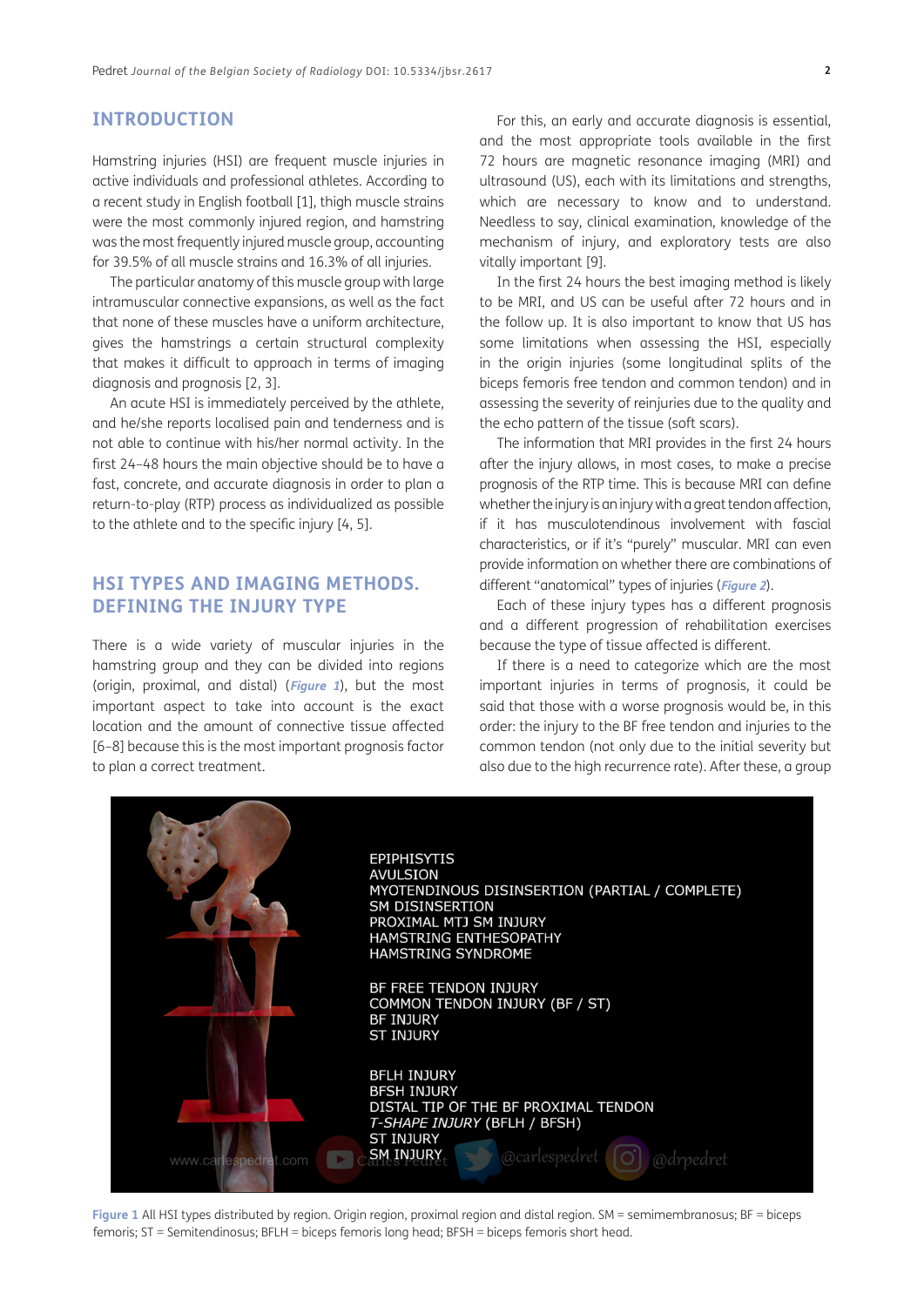could be made with injuries that affect the T-shape (between the BFLH and BFSH) and those that affect the distal tip of the proximal BF tendon [\[10](#page-3-8)–[13](#page-3-9)].

Surgery should always be considered and the RTP is also usually longer than four months with the complete detachments and avulsions in professional and young athletes (**[Figure 3](#page-2-1)**).

#### **CONCLUSIONS**

HSI should not be standardized, neither in treatment nor in prognosis. The best prognostic factor and what gives more relevant information is the exact location of the muscle injury and the anatomical tissue structures that are affected inside it.



<span id="page-2-0"></span>**Figure 2** Coronal fat-suppressed proton density-weighted (**a**) and Short-Tau Inversion-Recovery (**b** and **c**) MRI of the right thigh of different patients. Complete tear of the free tendon in healing process (red arrow) (A), Myotendinous junction (MTJ) injury without tear of the BFLH connective tissue (red arrows) (B) and MTJ (yellow arrow) injury with mixed tear (transversal and longitudinal) of the central tendon (red arrows).

| Injury type                                                           | <b>POLICE</b> | Pain                                                      | Hematoma                                                   | <b>RTP</b>                                                                          | <b>Considerations</b>                                                       |
|-----------------------------------------------------------------------|---------------|-----------------------------------------------------------|------------------------------------------------------------|-------------------------------------------------------------------------------------|-----------------------------------------------------------------------------|
| Rupture $-$<br>Disinsertion<br>(Preserved<br>connective tissue)       |               | Acute.<br>Immediate.                                      | Yes. Huge and<br>localized in the<br>connective<br>tissue. | $> 4$ months                                                                        | Assess surgery.<br>US guided<br>drainage.                                   |
| Rupture $-$<br><b>Disinsertion</b><br>(affected<br>connective tissue) |               | Acute.<br>Immediate.                                      | Yes. Big and.                                              | $> 4$ months                                                                        | Assess surgery                                                              |
| SM disinsertion                                                       |               | Acute.<br>Immediate.                                      | Yes. Mild and<br>localized in the<br>SM region.            | $6 - 8$ weeks                                                                       | US guided<br>drainage.                                                      |
| Common tendon<br>injury (proximal)                                    |               | Acute.<br>Immediate.                                      | Depending on the<br>injury grade.                          | Depending on the injury<br>grade and the exact<br>localization.                     | Most common<br>injury in sport.                                             |
| T - shape injury<br>(LH and SH of the<br>BF)                          |               | Acute<br>(sometimes<br>mild if the<br>injury is<br>small) | Not normally<br>(except some<br>cases)                     | Depending on the injury<br>grade and the exact<br>localization. $RTP > 5$<br>weeks. | LH: Tibial Nerve<br>SH: Peroneal<br><b>Nerve</b><br>Frequent<br>Reinjuries. |

<span id="page-2-1"></span>**Figure 3** Summary of some of the most common injuries in the Hamstring muscle group and its assessment.